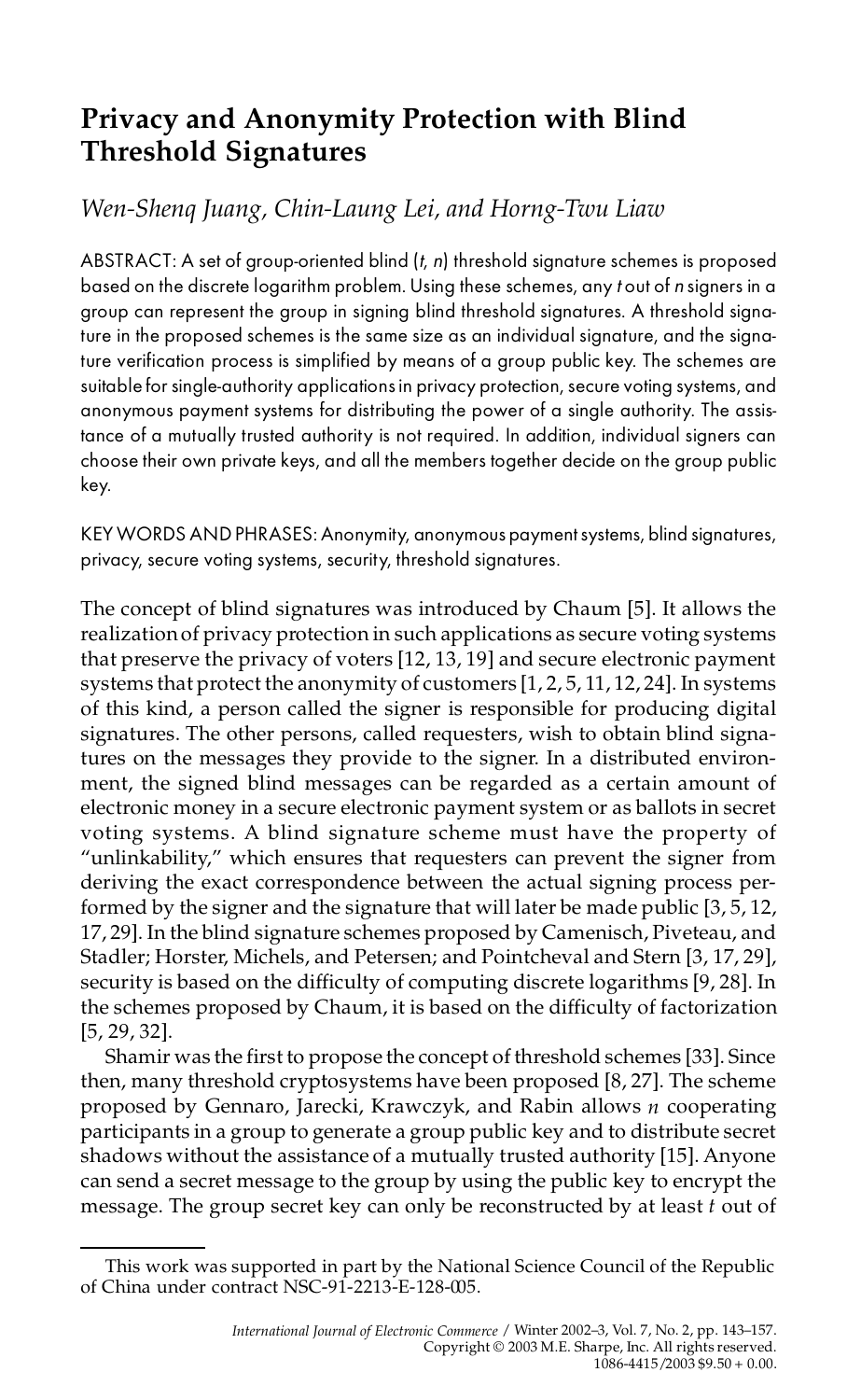the *n* group members. Threshold signatures are motivated by the organizational need to protect a group of employees who agree on a message before signing and to protect the group private key from attacks launched by internal and external adversaries [14, 16]. The latter becomes more important with the actual deployment of public key schemes in practice. The signing power of some authorities inevitably invites attackers.

Several single-authority voting systems have been proposed [12, 13, 19]. All of these systems involve voters and the authority. The voters apply the blind signature technique to get their votes from the authority and return them to the authority (the counter) via an untraceable e-mail [4, 6, 20]. The authority publishes all the valid ballots. These systems assume that all the registered voters will cast their votes and no voter will abstain. In real life, registered voters may abstain from voting after the registration phase. The authority then can impersonate any voter who abstains and add extra ballots as desired. To cope with this dilemma, a blind  $(t, n)$  threshold signature scheme can be adopted for distributing the power of a single authority. In a blind (*t*, *n*) threshold signature scheme, any honest *t* out of *n* signers can be designated by a group (an organization) to sign a signature. The underlying assumption is that at least  $(n - t + 1)$  of the *n* signers do not conspire with the others. The blind threshold signature will work when at least *t* out of *n* signers are honest. If  $t - 1$  (or fewer) of the signers are dishonest, they cannot generate a valid blind threshold signature. Secure voting systems based on blind threshold signature schemes can satisfy the needs of a real-world environment in that the issue of votes is controlled by several authorities representing the concerned organization and can be chosen by the voters or assigned by the system, on the current available authorities list, according to the Internet condition. Since voters only need to request *t* members from *n* authorities, this can increase the availability of the signing authorities and thus the degree of protection against forgery by making it harder for an adversary to learn the group secret key.

This paper proposes an efficient blind threshold signature scheme as an example and discusses some possible extension schemes. The security of the proposed schemes relies on the difficulty of computing discrete logarithms, and it is computationally not feasible for signers to derive the exact correspondence between the message they actually sign and all signers' complete views of the execution of the signing process. In the proposed schemes, a threshold signature and an individual signature are the same size, and the verification process for the threshold signature is equivalent to that for each individual signature.

## **The Blind Threshold Signature Scheme**

The blind threshold signature scheme proposed in this paper is based on the Nyberg-Rueppel scheme with message recovery [3]. One of its main advantages is that it can be combined with ElGamal encryption in a natural manner [25]. The scheme provides a mechanism for detecting wrong partial signatures. Without this mechanism or the correction capability proposed by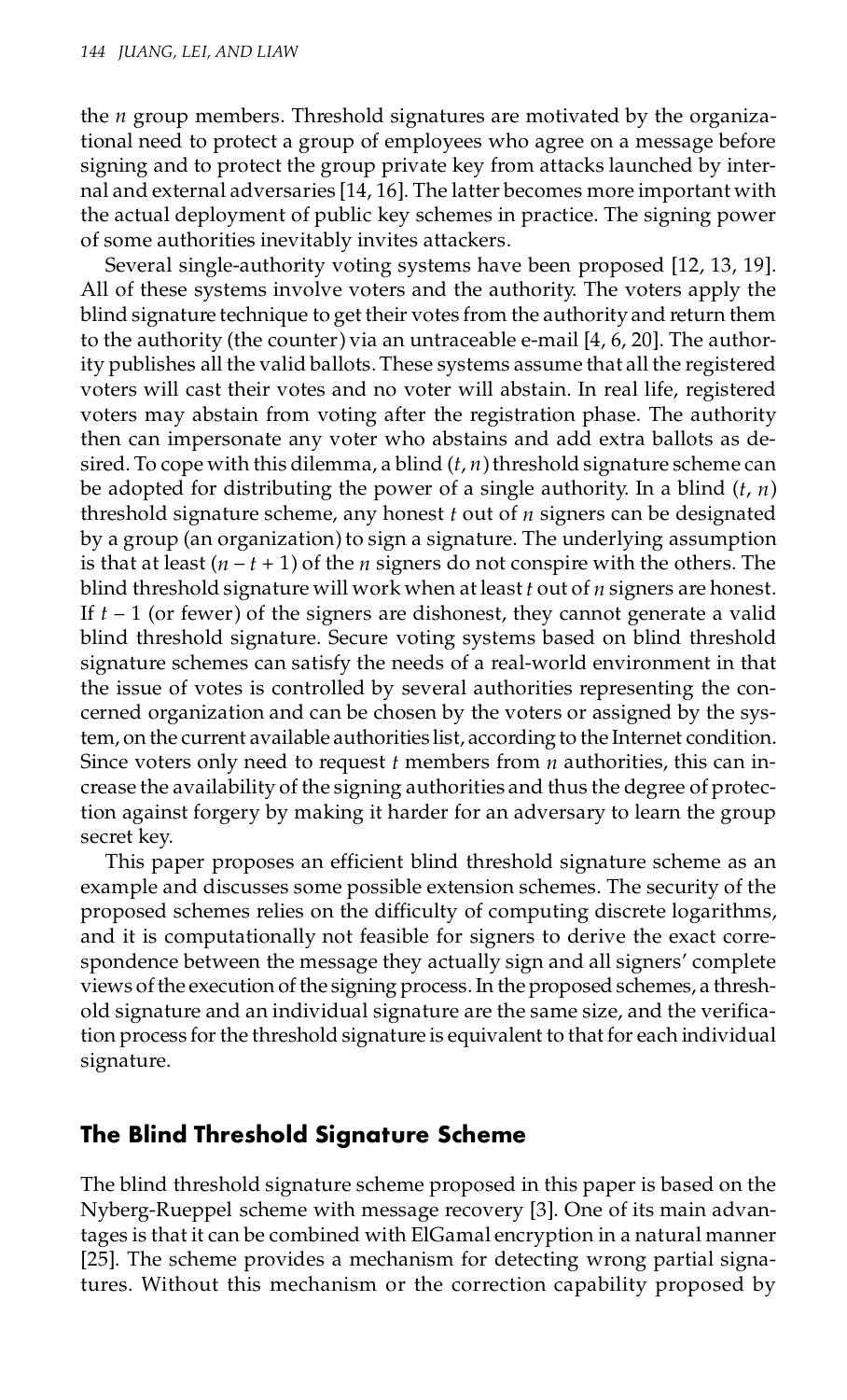Gennaro, Jarecki, Krawczyk, and Rabin [14], one would have to try up to ( *tn*) subsets of signers in order to find a subset that generates a valid blind threshold signature. The signing process of a typical blind threshold signature scheme involves two kinds of participants, the signers and a requester. Before the requester can obtain a signature from them, the signers have to cooperate to distribute their secret shadows to other signers in advance. Then the requester can request a blind threshold signature from the signers. The proposed scheme consists of the shadow-distribution phase, the signature-generation phase, and the signature-verification phase. The signers perform the shadow-distribution phase only once and then can use their secret shadows to sign messages. After this phase, the signers generate and publish a unique group public key. In the signature-generation phase, a requester requests a blind threshold signature from the signers, and they cooperate to issue the blind threshold signature to the requester. In the signature-verification phase, anyone can use the group public key to verify whether a threshold signature is valid.

Let  $n'$  be the number of signers before the shadow-distribution phase, let *QUAL* be the set of nondisqualified signers after the shadow-distribution phase, let *n* be the number of nondisqualified signers *QUAL*. Let  $V_i$ ,  $1 \le i \le n'$ be the identification of signer *i* before the shadow-distribution phase. Let *Ui,*  $1 \le i \le n$  be the identification of nondisqualified signer *i* after the shadowdistribution phase. Let *n* be the number of signers, let *t* be the threshold value of the blind threshold signature scheme, so that at least  $(n - t + 1)$  signers are honest. Let *m* be the message to be blinded, let *p*, *q* be two large strong prime numbers such that *q* divides (*p* – 1), and let *p* and  $\zeta$  be two generators of  $Z_n^*$ [22] and  $\zeta$  be a random value generated by a generic distributed coin-flipping protocol. Let  $g \equiv_p \rho^{(p-1)/q}$  and  $h \equiv_p \zeta^{(p-1)/q}$ . In a distributed environment,  $V_i$  can choose the secret key *d<sup>i</sup>* and publish the corresponding public key *ei*. Anyone can get *e<sup>i</sup>* via some authentication service (e.g., the X.509 directory-authentication service [34]). Using a secure public key signature scheme [9, 32], *V<sup>i</sup>* can produce signatures of messages by *di*. Anyone can verify these signatures using the corresponding *ei*. To make the proposed scheme clear, it is assumed that the message transmitted in the following protocol is via an authentication scheme (e.g., the RSA signature scheme). In other words, one cannot fake any other participant's messages, and one cannot deny the messages one really transmitted.

### *The Shadow-Distribution Phase*

Before a requester can request a threshold signature from the signers, all the signers must cooperate to distribute their shadows to other signers without the assistance of a mutually trusted authority. In this phase, signers can use the verification equations to detect any incorrect shares. In the shadow-distribution phase, all  $V_i$ ,  $1 \le i \le n'$ , cooperate to generate their public keys and the corresponding group public key, and distribute secret shadows to one other without a trusted third party. The process in the shadow-distribution phase is similar to the one proposed by Gennaro, Jarecki, Krawcyzk, and Rabin [15]. Together with the system parameters it is presented briefly in what follows.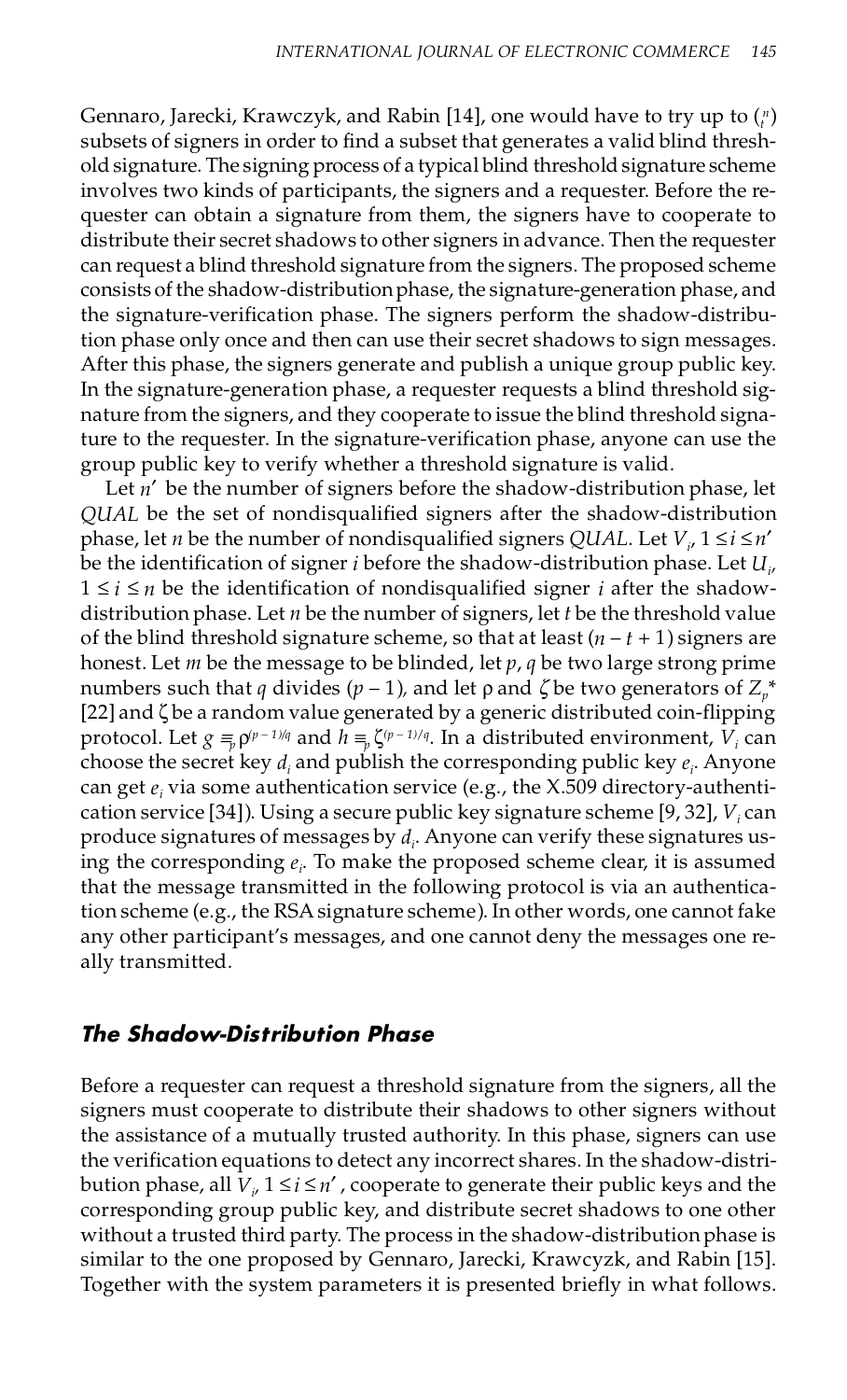Let  $z_i$  be the secret key and  $f_i(x) = \sum_{k=0}^{t-l} a_{i,k} x^k$ , where  $a_{i,0} = z_i$ , is a random secret polynomial chosen by  $V_i$ . Let  $A_{i,l}$   $\equiv_{p}$   $g^{a_{i,l}}$ . The signers then do the same processes as Gennaro, Jarecki, Krawcyzk, and Rabin [15] to distribute their secret shadows to others. Assume the set of nondisqualified signers is *QUAL*. Finally, *Vi,*  $i \in QUAL$ , can get his shares  $\delta_{i,j} \equiv q f_i(x_j)$ , where  $j \neq i$ ,  $j \in QUAL$  and  $x_j$  is a unique public number for  $V_j$ . The public shadows  $P_{j,i} = g^{\delta_{j,i}} = \prod_{l=0}^{t-1} (A_{j,l})^{x_i l}$ , where  $i$ and  $j \in QUAL$ , the group public key  $y = p \prod_{f \in QUAL} y_f = p \prod_{f \in QUAL} A_{j,0} = p \prod_{f \in QUAL} g^{a_{j,0}} = p$  $g^{x_j}$  $g(x_l)$   $\equiv_p g^{x_j}$  $g^{y_j}$  $\equiv_p g^{x_l}$  and the personal public key  $y_i \equiv_p A_{i,0} \equiv_p g^{x_i}$  will then be published. The corresponding group secret key is  $z = \sum_{q} \sum_{q}$  Without loss of generality, we assume that *n* nondisqualified signers QUAL are  $U_i$ ,  $1 \le i \le n$ . This can be done by renaming the index of each signer  $V_i$ ,  $i \in QUAL$ .

# *The Signature-Generation Phase*

Without loss of generality, it is assumed that *t* out of *n* signers are  $U_i$ ,  $1 \le i \le t$ . A requester who requests a blind threshold signature, together with the *t* signers, performs the following steps during the signature-generation phase.

- 1. Each  $U_i$  randomly chooses a number  $k_i \in Z_q$ , computes  $\hat{r_i} = g^{k_i}$  and sends  $\hat{r}_i$  to the requester.
- 2. After receiving all  $\hat{r}_i$ ,  $1 \le i \le t$ , the requester does the following: (a) Choose two random numbers  $\alpha \in Z_a$  and  $\beta \in Z_a^*$ , compute *r*  $\equiv_p m \prod_{i=1}^t r_i \equiv_p m g^{t\alpha} (\prod_{i=1}^t \hat{r}_i)^{\beta}$  and  $\hat{m} \equiv_q \beta^{1} r$ , where  $r_i \equiv_p g^{\alpha} \hat{r}_i^{\beta}$  and  $1 \le i \le t$ . (b) Check if  $\hat{m} \neq 0$ . If yes, send  $\hat{m}$  to all  $U_i$ ,  $1 \leq i \leq t$ . Otherwise, go back to Step 2a.
- 3. Upon receiving  $\hat{m}$ , each  $U_i$  computes  $\hat{s}_i \equiv q_i \hat{m} (z_i + \sum_{j=t+1}^n f_j(x_i))$  $(\prod_{k=1,k\neq i}^{t}((-x_k) \tilde{J}(x_i-x_k)))) + k_i$  and sends  $\hat{s}_i$  back to the requester.
- 4. After receiving all  $\hat{s}_i$ , the requester computes  $\hat{s}_i \equiv \hat{s}_i \beta + \alpha$ , and checks if

$$
g^{-s_i}y_i^r r_i \equiv_p \left(\prod_{j=t+1}^n \left(P_{j,i}\right)\right)^{\left(\prod_{k=1, k\neq i}^t \left(\frac{-x_k}{x_i - x_k}\right)\right)(-r)}, 1 \leq i \leq t.
$$

If any of the  $\hat{s}$ <sub>*i*</sub> is not valid, the requester has to ask the corresponding signer to send it again. Otherwise, the request computes  $s =_{q} \sum_{i=1}^{t} s_i$ . The threshold signature of *m* is (*r*, *s*).

# *The Signature-Verification Phase*

To verify the threshold signature (*r*, *s*), one simply computes  $m \equiv_p g^{-s}y^{r}r$  and checks whether *m* has any redundancy information. If *m* has no proper redundancy, a secure one-way hashing function *H* can be applied to *m*. But this approach cannot provide the message-recovery capability. To verify the threshold signature (*r*,*s*)on *m* without redundancy, one must send *m* along with (*r*, *s*) to the verifier*.*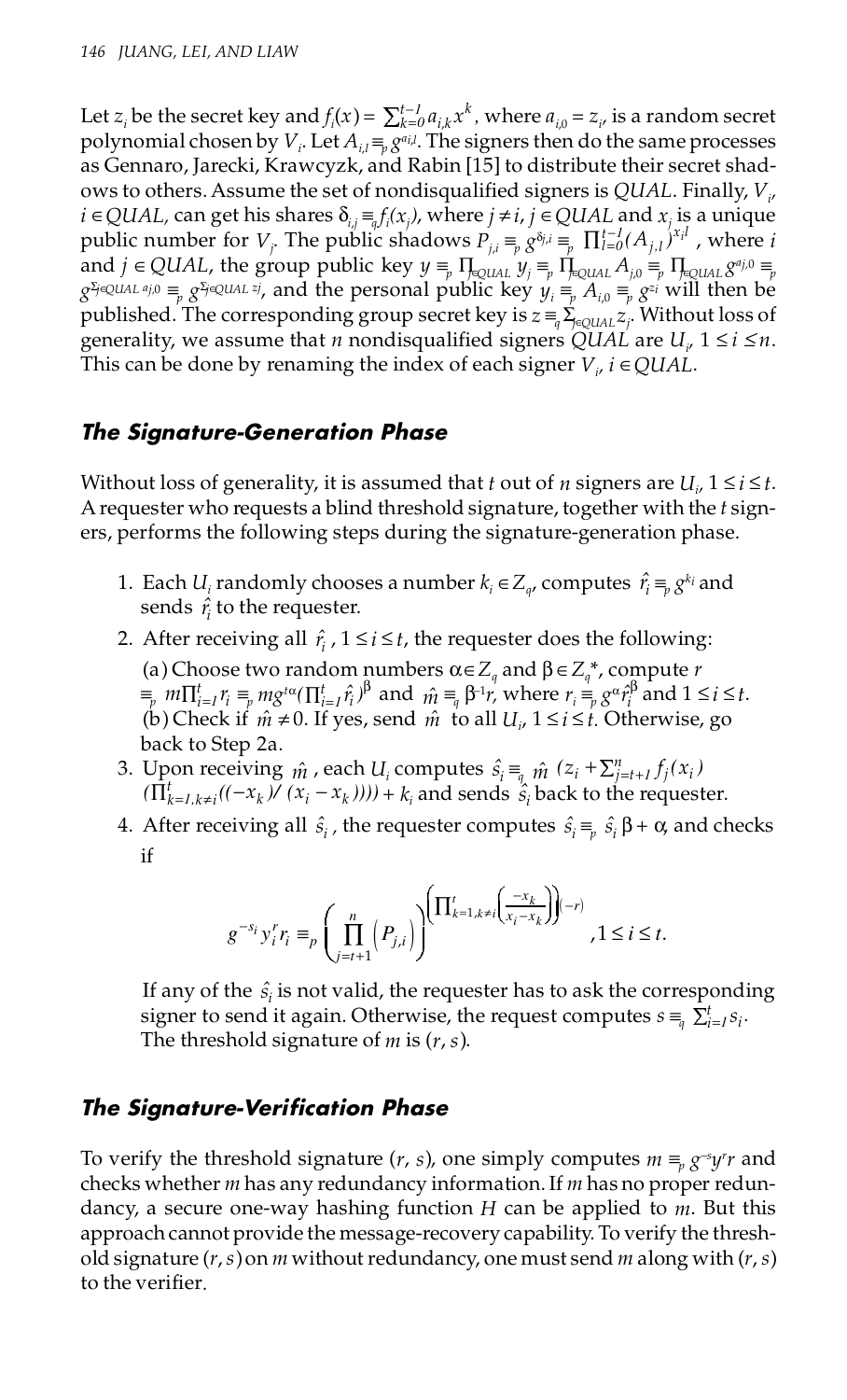### *Analysis*

The correctness and security of the proposed scheme will now be discussed.

Gennaro et al. have shown that in their distributed key generation protocol, the view of an adversary of the protocol can be simulated [15]. In the scheme proposed here, unlike their scheme, cheating by a signer can be detected if all the signers publish the public shadows  $(P_{j,i} \equiv p g^{\delta_{j,i}} \equiv p \prod_{l=0}^{t-1} (A_{j,l})^{x_i l}$ , where *i* and *j*  $\in$  *QUAL*). The public shadows ( $P_{ij}$ , where *i* and *j*  $\in$  *QUAL*) can be computed by the public values  $A_{i,k} \equiv_p g^{a_{i,k}}, i \in QUAL$ ,  $0 \le k \le t-1$ , broadcast in the shadow-distribution phase. These public shadows will not disclose any extra information about the group secret key. The foregoing shadow-distribution phase is secure in that it satisfies the simulation argument [15, 23].

To prevent a signer from sending an invalid partial signature to the requester, a partial signature can be checked in Step 4 of the shadow-generation phase. The following lemma ensures the correctness of partial signatures.

**Lemma 1** The partial signature  $(r_i, s_i)$  is valid if signer  $U_i$  is honest.

*Proof.* By our scheme, we have

$$
g^{-s_i} y_i^r r_i
$$
\n
$$
\equiv_p g^{-\left(\hat{s}_i \beta + \alpha\right)} g^{z_i r} g^{\alpha} \hat{r}_i^{\beta}
$$
\n
$$
\equiv_p g^{-\left(\hat{m}\left(z_i + \sum_{j=i+1}^n f_j(x_i) \left(\prod_{k=1, k \neq i}^t \left(\frac{-x_k}{x_i - x_k}\right)\right)\right) + k_i\right) \beta} g^{z_i r} g^{k_i \beta}
$$
\n
$$
\equiv_p g^{-\hat{m}\left(z_i + \sum_{j=i+1}^n f_j(x_i) \left(\prod_{k=1, k \neq i}^t \left(\frac{-x_k}{x_i - x_k}\right)\right)\right) \beta} g^{z_i r}
$$
\n
$$
\equiv_p g^{-\hat{m} z_i \beta - \hat{m} \sum_{j=i+1}^n f_j(x_i) \left(\prod_{k=1, k \neq i}^t \left(\frac{-x_k}{x_i - x_k}\right)\right) \beta} g^{z_i r}
$$
\n
$$
\equiv_p g^{-\sum_{j=i+1}^n f_j(x_i) \left(\prod_{k=1, k \neq i}^t \left(\frac{-x_k}{x_i - x_k}\right)\right) (-\hat{m} \beta)}
$$
\n
$$
\equiv_p \left(\prod_{j=i+1}^n \left(P_{j,i}\right)\right) \left(\prod_{k=1, k \neq i}^t \left(\frac{-x_k}{x_i - x_k}\right)\right) (-r).
$$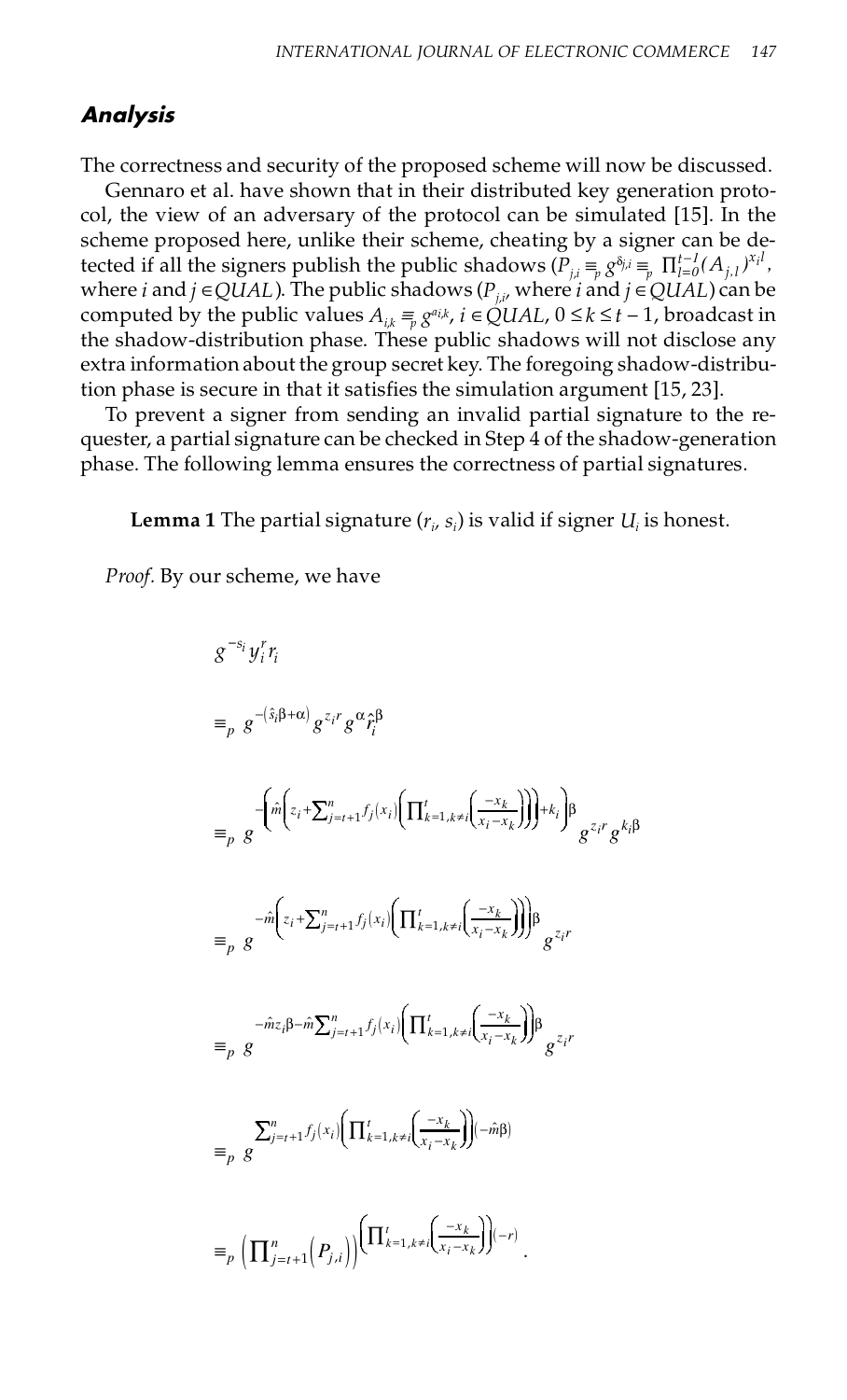When the signature-generation phase is over, the threshold signature can be verified by the group public key in the signature-verification phase. Theorem 2 ensures the correctness of the scheme.

*Theorem 2 The pair (*r*,* s*) is a valid threshold signature on message* m *for the Nyberg-Rueppel signature scheme*.

*Proof.* The validity of the signature (*r*, *s*) can easily be established, as follows:

 $g^{-s}y^r r$  $\sum_{i=1}^{N} \sum_{j=1}^{N} z_i P^{+} \alpha_j = \sum_{i=1}^{N} z_i P^{+} \sum_{i=1}^{N} r_i$  $\int_{p}^{t}g^{-\left(\sum_{i=1}^{t}(\hat{s}_{i}\beta+\alpha)\right)}g^{\sum_{i=1}^{n}z_{i}r}m\left(\prod_{i=1}^{t}r_{i}\right)$  $\equiv_p g^{-\left(\sum_{i=1}^l (\hat{s}_i \beta + \alpha)\right)} g^{\sum_{i=1}^n z_i r} m\left(\prod_{i=1}^t r_i\right)$  $(x_i)$  | |  $\begin{pmatrix} 1 & 1 & i=1 \\ 0 & 1 & i \end{pmatrix}$  $\sum_{p} m g^{-\left[m\left(\sum_{i=1}^t z_i + \sum_{i=1}^t \left(\sum_{j=t+1}^n f_j(x_i)\left(\prod_{k=1, k\neq i}^t \left(\frac{-x_k}{x_i-x_k}\right)\right)\right)\right] + \sum_{i=1}^t k_i\right]\beta - t\alpha} g^{\sum_{i=1}^n z_i r} \left(\prod_{i=1}^t g^{\alpha} \hat{r}_i^{\beta}\right)^{\alpha}$  $\hat{n}$  $e^{-\mathbf{1} \cdot \mathbf{x}_i \cdot \mathbf{z}_i} \mathcal{L}_{i=1}[\mathcal{L}_{j=t+1}^{j_{j=t+1} \cdot j_{j+1}}(\mathbf{1} \mathbf{1}_{k=1,k\neq i}(\mathbf{x}_i - \mathbf{x}_k)))] \mathcal{L}_{i=1}^{n_{i}} \mathcal{P} \mathcal{L}_{i=1}^{n_{i}} \mathcal{L}_{i}^{n_{i}} \left( \prod_{i=1}^{t} g^{\alpha} \hat{r}_i^{\beta} \right)$  $\equiv_p mg^{-\left[\hat{m}\left[\sum_{i=1}^t z_i + \sum_{i=1}^t \left[\sum_{j=t+1}^n f_j(x_i)\left[\prod_{k=1, k\neq i}^t \left(\frac{-x_k}{x_i - x_k}\right)\right]\right]\right] + \sum_{i=1}^t k_i\right]}g^{\sum_{i=1}^n z_i r} \left(\prod_{i=1}^t g^{\alpha} \hat{r}_i^{\beta}\right)$  $(x_i)$  | |  $\begin{pmatrix} 1 & 1 & i=1 \\ 0 & 1 & i \end{pmatrix}$  $\int_{t=1}^{t} z_i + \sum_{j=t+1}^{n} \left[ \sum_{i=1}^{t} f_j(x_i) \left[ \prod_{k=1, k \neq i}^{t} \left( \frac{-x_k}{x_i - x_k} \right) \right] \right] \right) + \sum_{i=1}^{t} k_i \int_{0}^{t} \sum_{i=1}^{n} z_i r \left( \prod_{i=1, j \neq i}^{t} \left( \frac{-x_k}{x_i - x_j} \right) \right)$  $\int_{R} mg \left[ m \left( \sum_{i=1}^{t} z_i + \sum_{j=t+1}^{n} \left( \sum_{i=1}^{t} f_j(x_i) \left( \prod_{k=1, k \neq i}^{t} \left( \frac{-x_k}{x_i - x_k} \right) \right) \right) \right] + \sum_{i=1}^{t} k_i \right] \right]$  $\hat{n}$  $15<sub>1</sub>$  $=1^{2i} \sum_{j=t+1}^{\infty} \left( \sum_{i=1}^{j} (x_i)^{k} \right) \left( \prod_{k=1, k\neq i}^{\infty} (x_i - x_k)^{k} \right) \left( \sum_{i=1}^{k} \sum_{i=1}^{n} z_i \right)$  $\equiv_p mg^{-\left(\hat{m}\left[\sum_{i=1}^t z_i + \sum_{j=t+1}^n \left(\sum_{i=1}^t f_j(x_i) \left(\prod_{k=1,k\neq i}^t \left(\frac{-x_k}{x_i-x_k}\right)\right)\right)\right] + \sum_{i=1}^t k_i\right)}g^{\sum_{i=1}^n z_i r} \left(\prod_{i=1}^t g^{k_i \beta}\right)$  $\int_{\mathbb{F}_p} mg^{-\left(\hat{m}\left(\sum_{i=1}^l z_i + \sum_{i=t+1}^n z_i\right)\right]\beta} g^{\sum_{i=1}^n z_i r}$  $\equiv_p mg^{-\hat{m}\sum_{i=1}^n z_i\beta}g^{\sum_{i=1}^n z_i r}$  $\equiv_p mg^{-r\sum_{i=1}^n z_i} g^{\sum_{i=1}^n z_i r}$ 

 $\equiv$ <sub>*p</sub>*  $m$ .</sub>

To prove that the scheme is blind, it can be shown that, given any view and any valid message-signature pair (*m*, (*r*,*s*)), there exists a unique pair of blinding factors  $\alpha$  and  $\beta$ . Since the requester randomly chooses the blinding factors  $\alpha$  and  $\beta$ , the blindness of the signature scheme follows.

### **Extension Schemes and Performance Considerations**

### *Extension Schemes*

The proposed scheme uses the blind signature scheme proposed by Camenisch, Piveteau, and Stadler with message recovery [3]. It can also use their modifi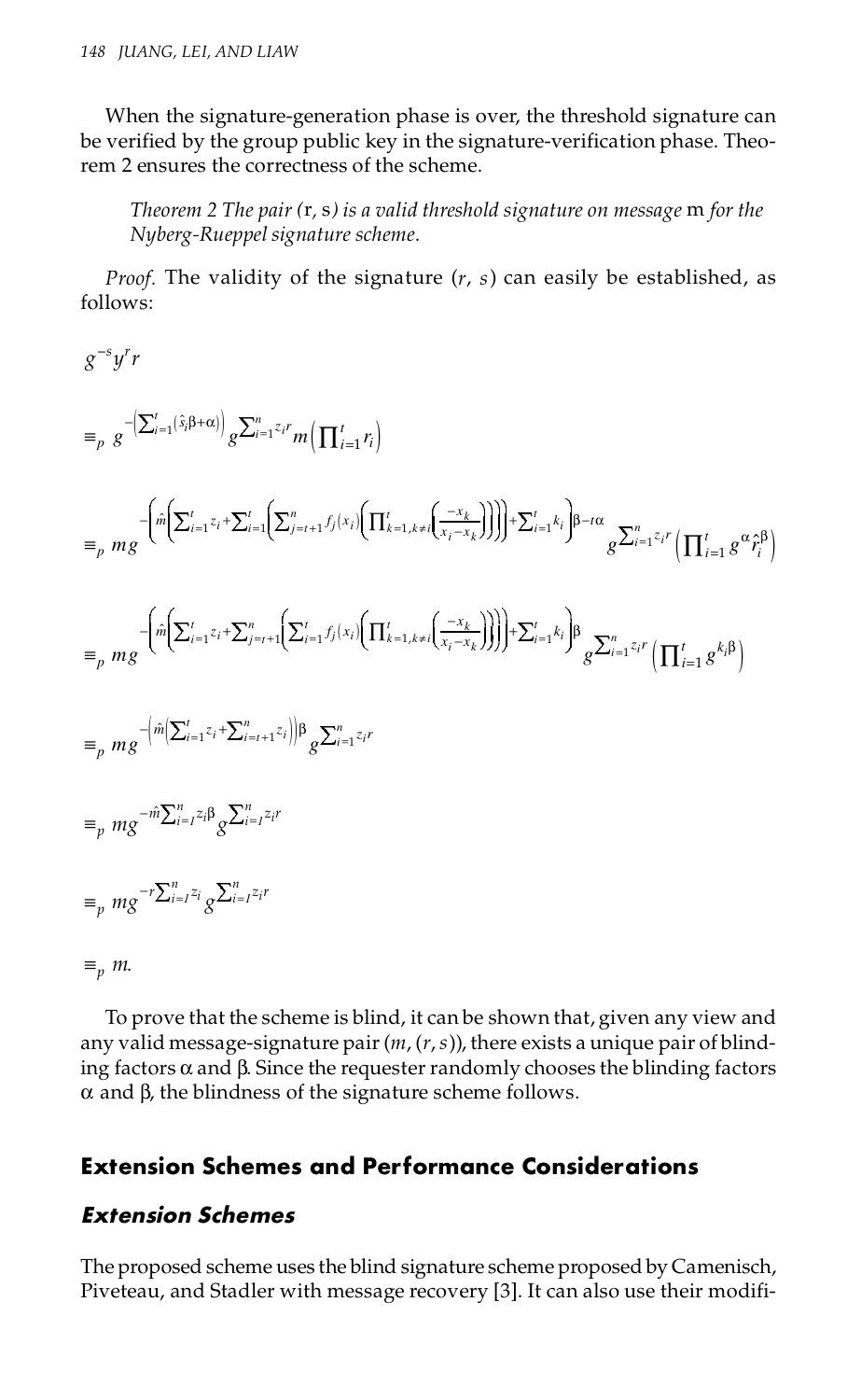cation of the DSA blind signature scheme. Horster, Michels, and Petersen extended the blind signature scheme proposed by Camenisch, Piveteau, and Stadler [3, 17]. As the latter mentioned, not every variant of the Meta-Message recovery signature scheme can be transformed into a blind signature scheme. For example, there is as yet no blind signature scheme for the original ElGamal signature scheme. The extensions of the secure blind signature schemes proposed by Horster et al. can be used in the scheme proposed here, except that  $\tilde{B}$  contains  $\tilde{s}$  in the signature-generation equation. The security considerations and performance analysis of these extended schemes are similar to those in the present proposed scheme. Pointcheval and Stern proposed two provable secure blind signature schemes [29]. One has been proved to be equivalent to the discrete logarithm problem in a subgroup. The other has been proved to be equivalent to the RSA problem. By suitable modifications for the present scheme, Pointcheval and Stern's secure blind signature scheme based on discrete logarithms can also be used in the modified scheme [29]. The security considerations of this modified scheme are similar to those of the scheme proposed here.

### *Performance Considerations*

The computational cost required to compute blind threshold signatures using the proposed scheme and the extended schemes will now be analyzed. The measures will be the number of modular exponentiations and modular inverses required by a single player during the execution of the signature-generation phase. The shadow-distribution phase only needs to be executed once and can be computed on-line. Then signers can cooperate to issue blind threshold signatures. Table 1 shows a comparison between the blind threshold signature scheme and its underlying blind signature scheme. The performance analyses of the extended schemes and the proposed scheme are similar. Scheme 1 denotes the blind threshold signature scheme discussed above, and Scheme 1\* denotes its corresponding underlying single-authority blind signature scheme. To reduce the computational cost for each signer, the value  $-x_k/(x_i$  $x_k$ ),  $1 \le k \le n$  and  $k \ne i$ , in Step 3 of the signature-generation phase can be computed off-line. In this case, each signer needs to compute only one modular exponentiation in the proposed scheme, which is the same as in the underlying blind signature scheme. Compared with the underlying blind signature scheme, the extra cost for signing a blind threshold signature is to compute  $\prod_{j=t+1}^{n} f_j(x_i) (\prod_{k=1, k\neq i}^{t} ((-\alpha_k)/(x_i-\alpha_k)))$  in Step 3, which contains  $n-2$  modular multiplications and  $n - t$  additions. To reduce the computational cost needed by the requester, the partial signature verification in Step 4 would not be done except that the final threshold signature cannot pass the verification equation in the signature-verification phase. If a requester finds a dishonest signer via the verification equation, the system will publish the identity of the dishonest signer and the dishonest signer will be excluded. In a payment or voting system, the signers must be persons of good repute in real-world environments. The partial verification equation will rarely be used. In this approach, the requester only needs to perform two modular exponentiations and one modu-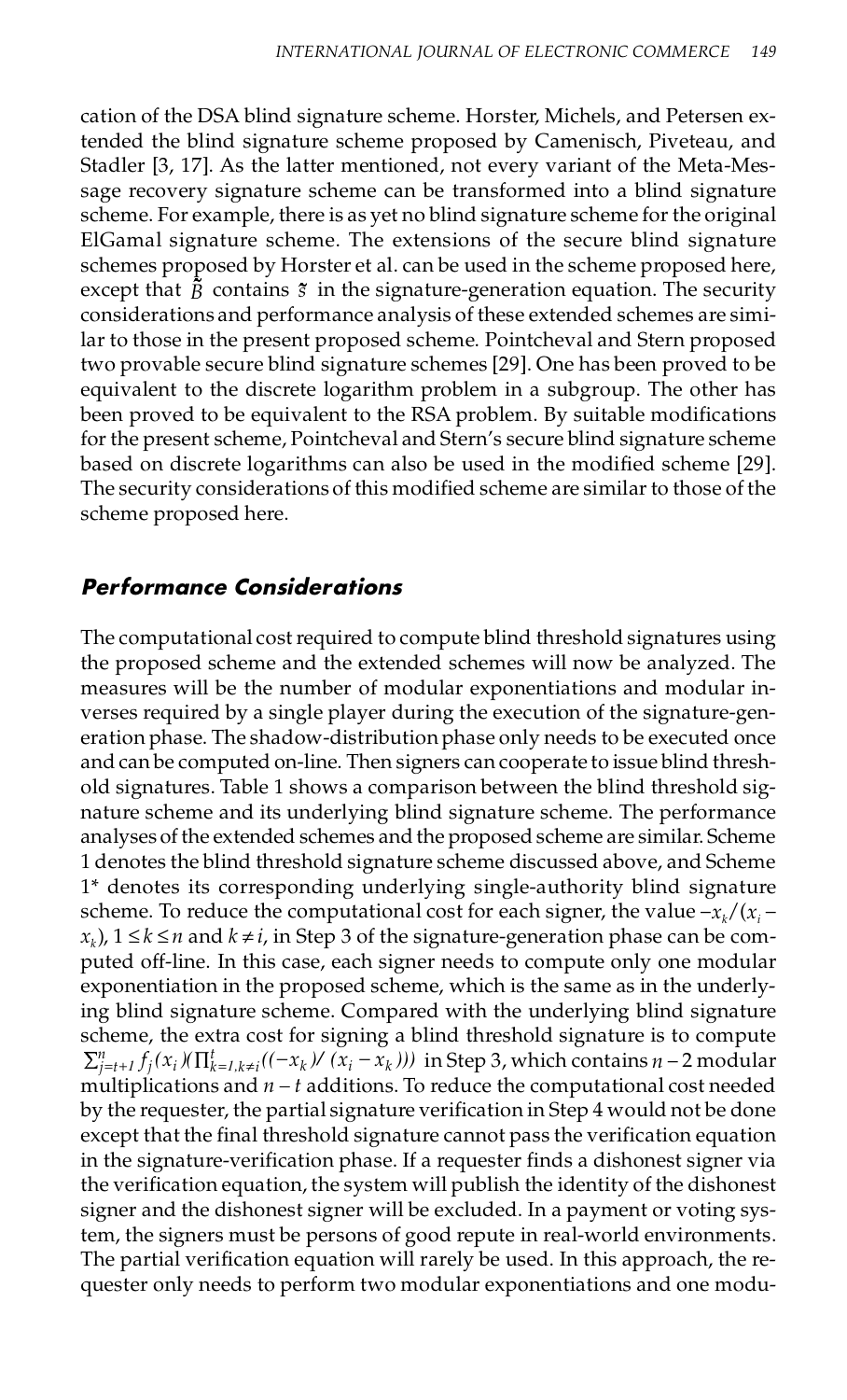|                      |     | The requester |             |     |     | The signer or $U_i$ |               |             |
|----------------------|-----|---------------|-------------|-----|-----|---------------------|---------------|-------------|
|                      | EXP | ≧<br>≧        | MUL         | ADD | EXP | ≧<br>≦              | <b>MUL</b>    | ADD         |
| Scheme 1             |     |               | $\zeta + 1$ |     |     |                     | $\frac{1}{2}$ | $n - t + 1$ |
| Scheme <sup>1*</sup> |     |               | 4           |     |     |                     |               |             |
|                      |     |               |             |     |     |                     |               |             |

# Table 1. Cost Comparison of the Signature-Generation Phases.

EXP: number of modulo exponentiations; INV: number of modulo inversions (divisions); MUL: number of modulo multiplications; ADD: number of Table 1. Cost Comparison of the Signature-Generation Phases.<br>EXP: number of modulo exponentiations; INV: number of modulo inversions (divisions); MUL: number of modulo multiplications; ADD: number of<br>modulo additions. modulo additions.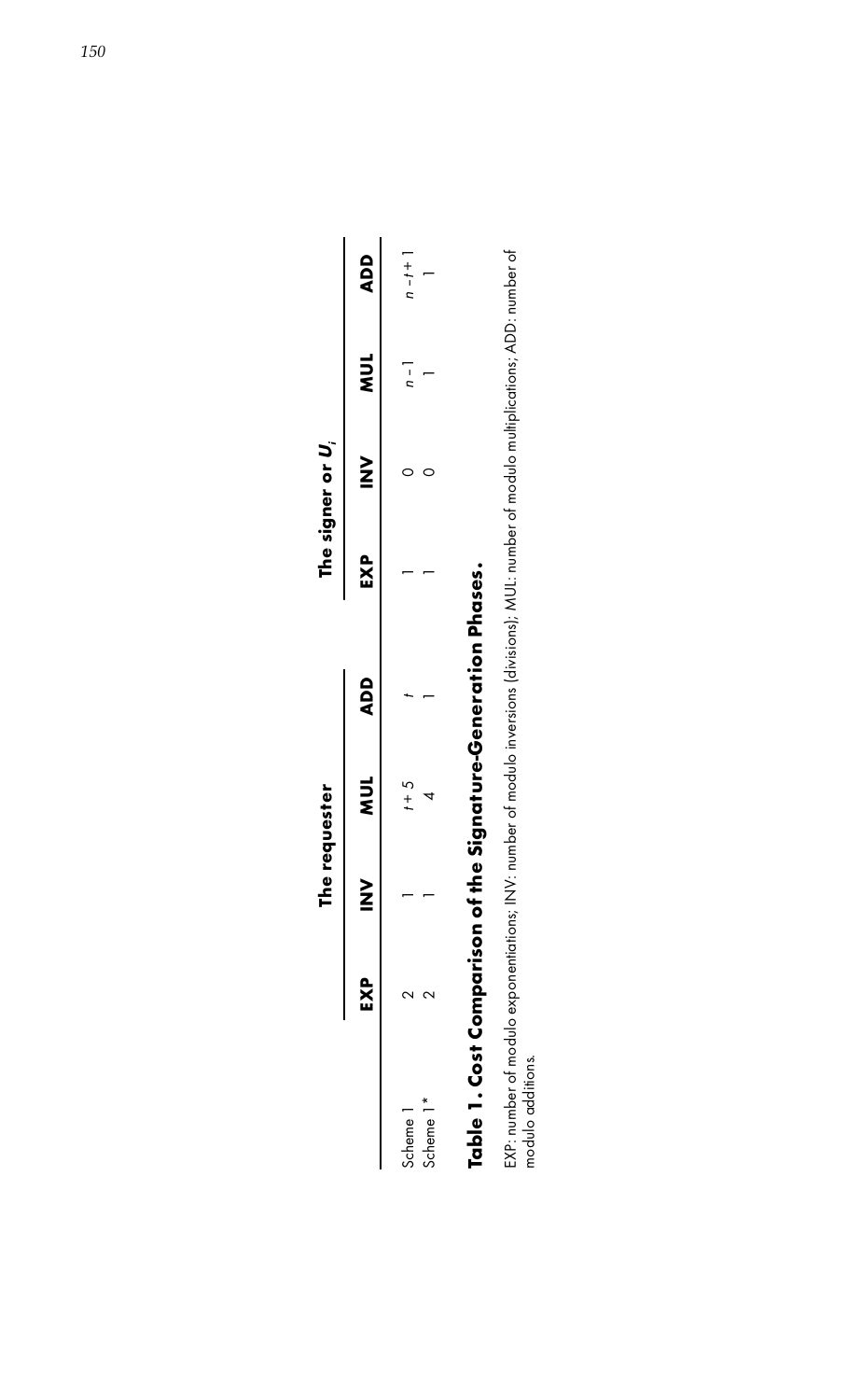lar inverse in Step 2 of the signature-generation phase, which is the same as the underlying blind signature scheme. Since the blind threshold verification function of the proposed scheme is the same as that of the underlying blind signature scheme, the verification cost is the same for the blind threshold signature and the underlying blind signature. Compared with the underlying blind signature scheme, the extra cost for requesting a blind threshold signature in the proposed scheme proposed in the third section is to compute *t*a,  $\prod_{i=1}^t \hat{r}_i$ , ta and  $\sum_{i=1}^t \hat{s}_i$  in the equation  $s = \sum_{i=1}^t s_i = \sum_{i=1}^t (\hat{s}_i \beta + \alpha) = \sum_{i=1}^t \alpha + \beta \sum_{i=1}^t \hat{s}_i$ , which contains  $t + 1$  modular multiplications and  $t - 1$  modular additions.

Gennaro, Jarecki, Krawczyk, and Rabin proposed three robust threshold signature protocols: DSS-Thresh-Sig-1, DSS Thresh- Sig-2, and DSS-Thresh-Sig-3 [14]. One approach to generate blind threshold signatures is to take robust threshold signature schemes and turn them into blind signature schemes [14]. The advantage of this approach is that it is quite robust and can deal with the situation where there are many cheaters. However, in DSS-Thresh-Sig-1, 2*t* + 3 modular exponentiations are required for each signer to generate a threshold signature, and it is even worse for DSS-Thresh-Sig-2 and DSS-Thresh-Sig-3, which require *O*(*nt*) modular exponentiations. When there are only a few cheaters, this approach is quite clearly inefficient as compared to the schemes proposed in this paper.

# **Applications in Privacy Protection**

The concept of blind signatures makes it possible to protect privacy in such applications as secure voting systems that preserve voter privacy [12, 13, 19] and secure electronic payment systems that protect customer anonymity [1, 2, 5, 10, 11, 12, 24, 26]. The discussion will now explore how the proposed schemes can be used with existing single-authority voting systems or anonymous payment systems to distribute the power of a single authority.

# *Multi-Authority Secure Voting Systems*

Fujioka, Okamoto, and Ohta and Juang and Lei have proposed several singleauthority voting systems [13, 19]. These can be simplified to the three phases of registration, voting, and publication. During the registration phase, voters apply the blind signature technique to get their blind votes. In the voting phase, they generate real ballots from the blind votes received in the registration phase and send them to the authority via an untraceable e-mail [4, 6, 20]. Finally, in the publication phase, the authority publishes the valid ballots.

Since voters only need to communicate with the authority in these protocols, there is no global computation of voters. But the authority can impersonate any voter who abstains from voting after the registration phase. All of these systems assume that all the registered voters must cast their votes and no voter can abstain, but in real life, registered voters may abstain from voting after the registration phase. A simple solution is to require the voters, during the voting phase, to send their ballots to a counter rather than the authority. Thus, some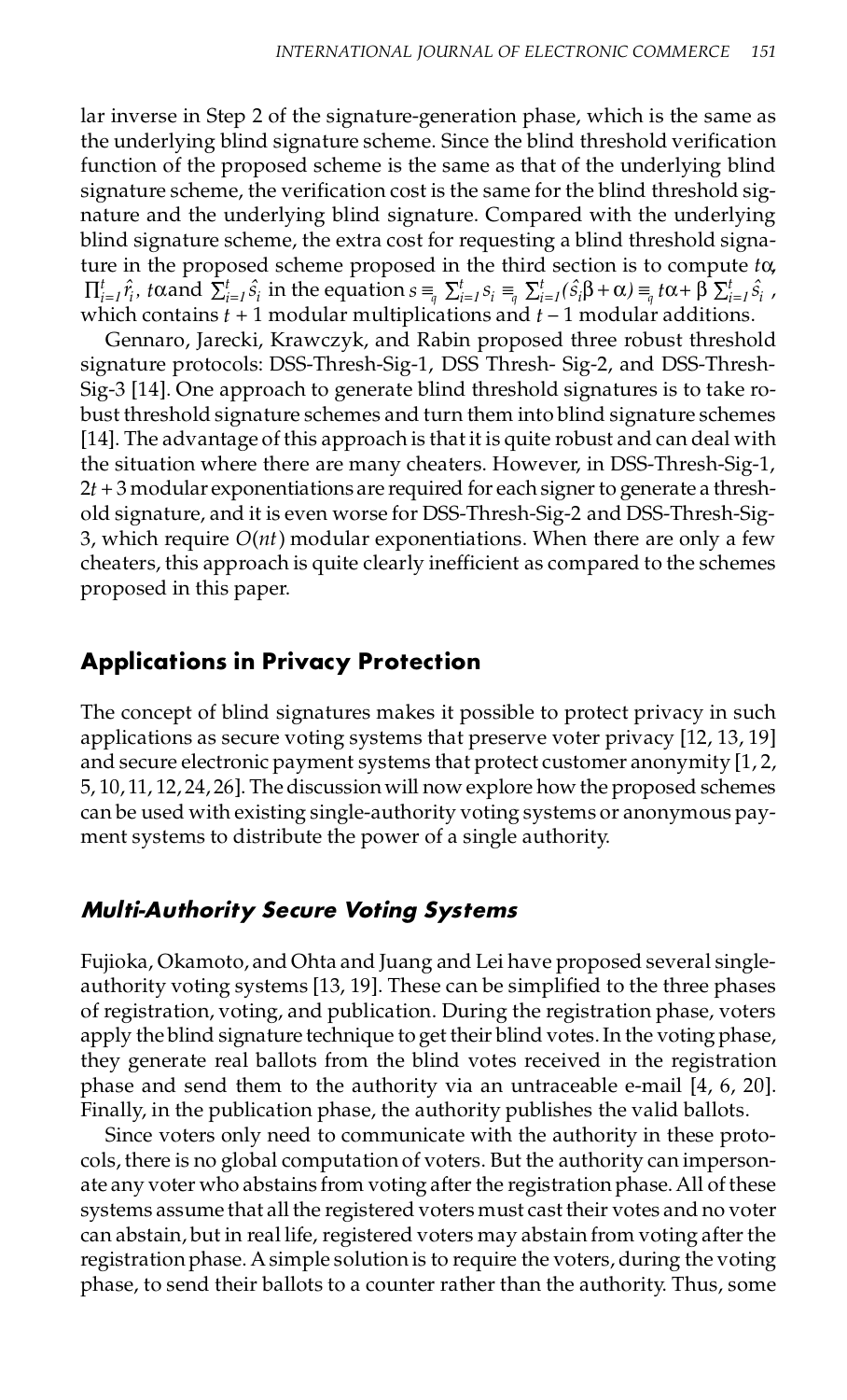of the authority's power is distributed to the counter. If the authority and the counter do not conspire and only a very few voters abstain, the authority cannot add extra ballots to the tally. Otherwise the secret-ballot systems of Fan and Chen; Fujioka, Okamoto, and Ohta; and Juang and Lei must be modified [12, 13, 19], as shown below.

- 1. Instead of a unique authority, the modified systems consist of *n* authorities. Let  $t > n/2$  be the threshold value of the threshold scheme, so that at least  $(n - t + 1)$  authorities are honest; that is, at least  $(n - t + 1)$  out of *n* authorities do not conspire with the others.
- 2. Each system involves voters and the *n* authorities, and consists of the registration, voting, and publication phases.

In the registration phase, voters send their registration certificates to *t* honest authorities and apply the blind threshold signature technique to get their blind votes from these authorities. In the voting phase, voters generate their real ballots from the blind votes received in the registration phase and send them to a counter (any authority can serve as the counter) via an untraceable e-mail.

In the publication phase, the counter publishes all valid votes and all registration certificates.

Any interested voter must check whether his vote has been properly counted. If his ballot is misplaced or not counted by any authority, the voter can send it to a third party to make an objection. Since at least  $(n - t + 1)$  out of *n* authorities do not conspire with the other authorities, the total number of ballots published by the authority must be less than or equal to the number of registrations.

The above modifications distribute the power of a single authority among several authorities, and registered voters can abstain from voting after the registration phase. Since voters only need to request exactly *t* members from *n* authorities in the registration phase, it can meet the requirements of a realworld environment without a single trusted authority or with some absent or dishonest authorities.

Compared with single-authority voting systems [12, 13, 19], the extra cost for a requester to get a vote is  $(t + 1)$  multiplications and  $(t - 1)$  additions in Table 1 and no extra exponentiation operation. To make the application userinterface user-friendly, the client program will automatically choose *t* honest (available) authorities according to the Internet condition. From the voter's standpoint, the procedures of the proposed scheme are transparent, as are those of single-authority voting schemes [12, 13, 19]. In a distributed environment, to make each blind threshold signature atomistic, a voter requesting a blind threshold signature as a vote must include in the registration information the identifications of *t* honest (available) authorities as certificated by the voter. If a transaction fails, the transaction log must be sent to the counter and kept in its database. If a voter tries to register again, the authority can ask the counter to check whether the last transaction failed. If yes, the authority allows the voter to register. Otherwise, the voter is rejected. All of the preceding procedures can be embedded in programs and executed automatically. In real-world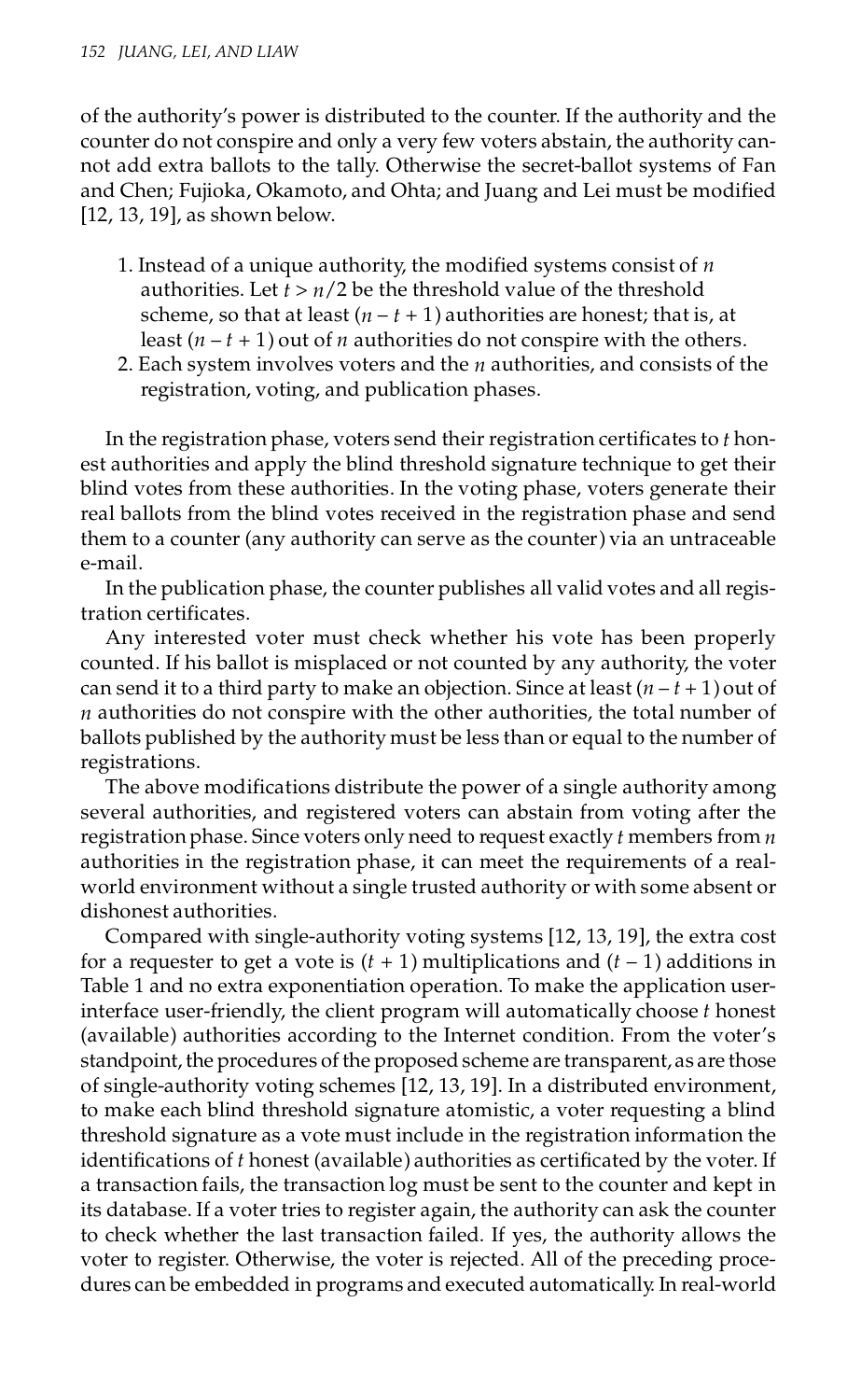environments, the candidates of authorities can be elected from major parties. As a practical implementation, the parameters  $t = 3$  and  $n = 5$  are suggested.

Cramer et al. proposed a multi-authority voting system, based on homomorphic encryption and proofs of knowledge, that is more suitable for largescale elections because of the low computation and communication overhead even with a large number of voters [7]. The system's essential drawback is that if *t* authorities conspire, where *t* is the threshold value of the threshold cryptosystem generated by *n* authorities, the privacy of the voters is violated. Since the voters can only state their intentions as "yes" or "no," this system is not a general election protocol. When voters can make choices from among several options, computing the individual ballots and the final tally is generally more complicated.

### *Multi-Authority Anonymous-Payment Systems*

The critical success factors in operating and implementing an electronic business are money flow, material flow, and information flow. E-commerce entrepreneurs have to provide services on the Internet that will keep existing customers and attract new ones. From the customer's point of view, security, anonymity, efficiency, and flexibility are the main criteria of electronic payment systems. From the standpoint of a bank or the government, security and implementation costs are most important [1, 30]. Secure payment systems have been investigated both practically and theoretically by many researchers [1, 2, 5, 10, 11, 12, 24, 26]. A secure payment system can be regarded as a protocol involving a customer, a shop, and a bank. Both the shop and the customer have accounts with the bank. Payment systems that verify the validity of an electronic payment transaction may be on-line or off-line. In an on-line system, all the participants—customer, shop, and bank—have to be connected on-line when the customer buys something [2, 5, 11, 12, 24]. In off-line systems, each transaction during the protocol only requires two participants [10, 26]. Off-line systems do not prevent double-spending, but they make it possible to detect frauds and identify cheaters. Banks may decide not to adopt off-line systems because of the risk of double-spending [30]. These systems are intended to produce electronic money that has the same properties as paper cash. The protocols can be simplified in on-line systems [2, 5, 11, 24]. In the withdrawal phase, to withdraw an e-coin with a fixed value,  $\varkappa$  dollars, a customer applies the blind signature technique to get the blind e-coin from the bank. The bank deducts  $\varkappa$  dollars from the customer's account. In the unblinding phase, the customer generates the real e-coin from the blind e-coin received in the withdrawal phase. In the spending phase, in order to spend the e-coin at a designated shop, the customer sends the e-coin to the shop. The shop can check whether the e-coin is valid. If yes, it sends the e-coin to the bank. The bank also checks whether the e-coin is valid and has not been reused by checking the used e-coins database. If the e-coin has not been doublespent, the shop and the bank accept the payment, and the shop deposits the e-coin,  $\varkappa$  dollars, in the bank. The bank then stores the e-coin in the used ecoins database and increases the amount of the shop's account by  $\varkappa$  dollars.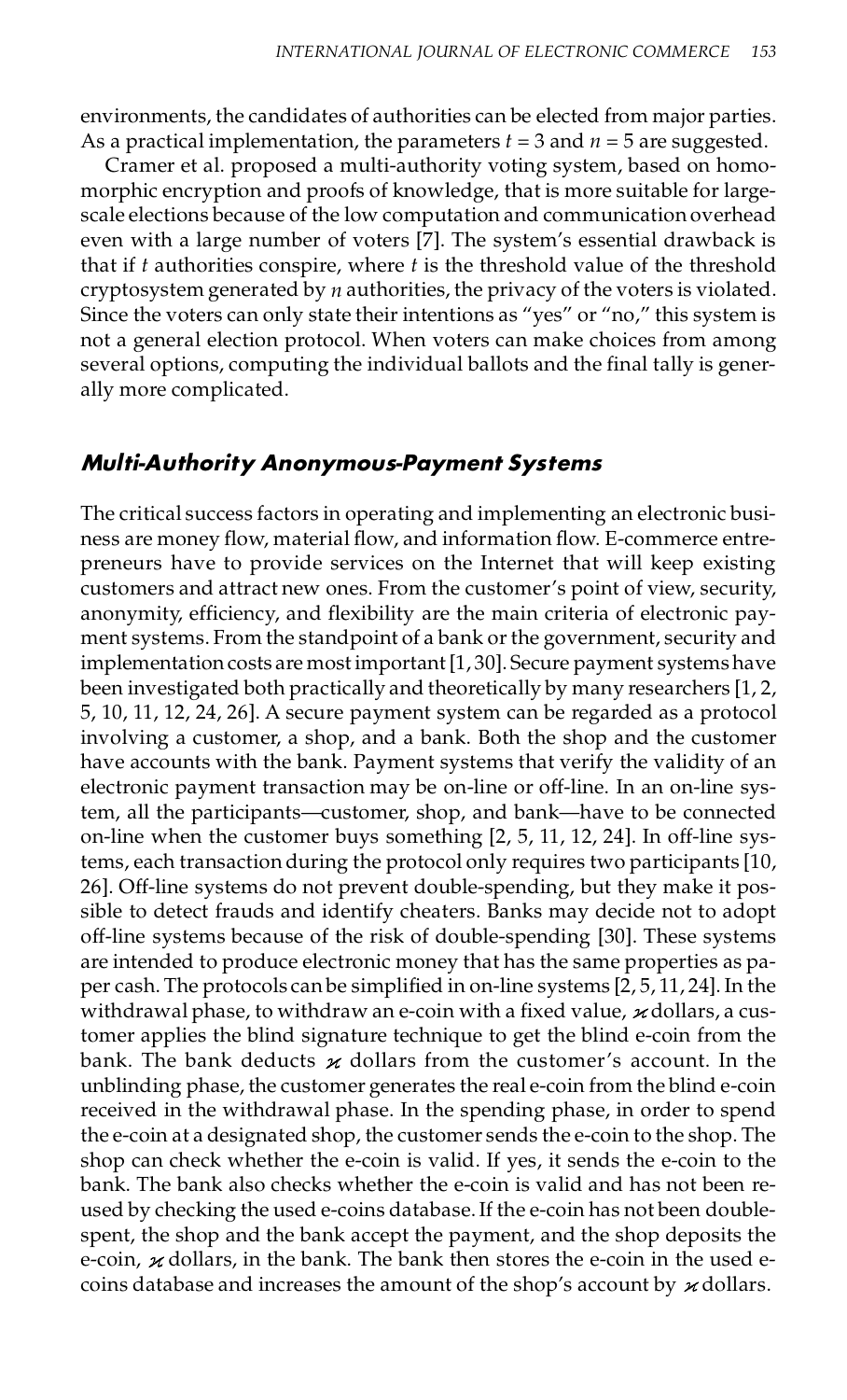All the proposed payment systems are single-authority systems [1, 2, 5, 10, 11, 12, 24, 26]. They are all based on the assumption that the single money issuer of these systems is trustworthy. However, the money issuer may decide to issue extra e-coins. Doing so may cause great harm to the corporation or to society. This problem can be eliminated if, instead of a unique authority, every customer has to request blind  $(t, n)$  threshold signatures as e-coins from  $t$  arbitrary money issuers in the withdrawal phase. The issue of e-coins is controlled by several money issuers who represent a bank and can be chosen by the customer or assigned by the system, on the current available issuers list, according to the Internet condition.

Compared with single-authority payment systems [1, 2, 5, 11, 12, 24], the extra cost for a requester to get an e-coin is  $(t + 1)$  multiplications and  $(t - 1)$ additions in Table 1 and no extra exponentiation operation. The application interface is made user-friendly by having the client program automatically choose *t* honest (available) issuers depending on the Internet condition. From the customer's standpoint, all the procedures in the proposed scheme are transparent, and the same holds for single-authority payment schemes [1, 2, 5, 11, 12, 24]. In a distributed environment, to make the transaction of each blind threshold signature atomistic, a customer requesting a blind threshold signature as an e-coin must include in the registration information the identities of *t* honest (available)issuers and a logical time-stamp to indicate that this transaction and the registration information are certified by the customer. Any of the *t* issuers who receives this certificate verifies it. If it is valid, then the issuer sends it to the bank. The bank can deduct  $\varkappa$  dollars from the customer's account in the bank. If a transaction fails, the issuers must send the logs of the transaction to the bank. The bank can undo a transaction and keep the log in its database. All the above procedures can be embedded in programs and executed automatically. In real-world environments, issuers can select persons known to be honest or audit managers as candidates. As a practical implementation, the parameters  $t = 2$  and  $n = 3$  are suggested.

The critical success factors for an enterprise to provide attractive services on the Internet are money flow, material flow, and information flow. E-commerce entrepreneurs have to provide various services on the Internet in order to keep customers and attract new ones. As indicated by Rivest, anonymity will be a valued-added feature that a customer may purchase or see as an appealing new service [30]. From the customer's point of view, anonymity, security, efficiency, and flexibility are the main criteria of electronic payment systems. From the point of view of a bank or the government [30], security, selective anonymity (e.g., only for micropayments), and implementation costs are most important. A payment system that satisfies the needs for security, anonymity, efficiency, and micropayments will probably work well in the near future [30]. The concept of PayWord chains proposed by Jutla and Jung and by Rivest and Shamir can be directly applied to the proposed scheme in order to achieve the possibility of spending fractions of an e-coin [21, 31]. As indicated by Asokan, Janson, Steiner, and Waidner, several different off-line transaction schemes use tamper-resistant devices [1]. This concept can also be directly applied to the present scheme. Fan et al. proposed an efficient blind signature scheme for such applications as ownership-claimable payment systems and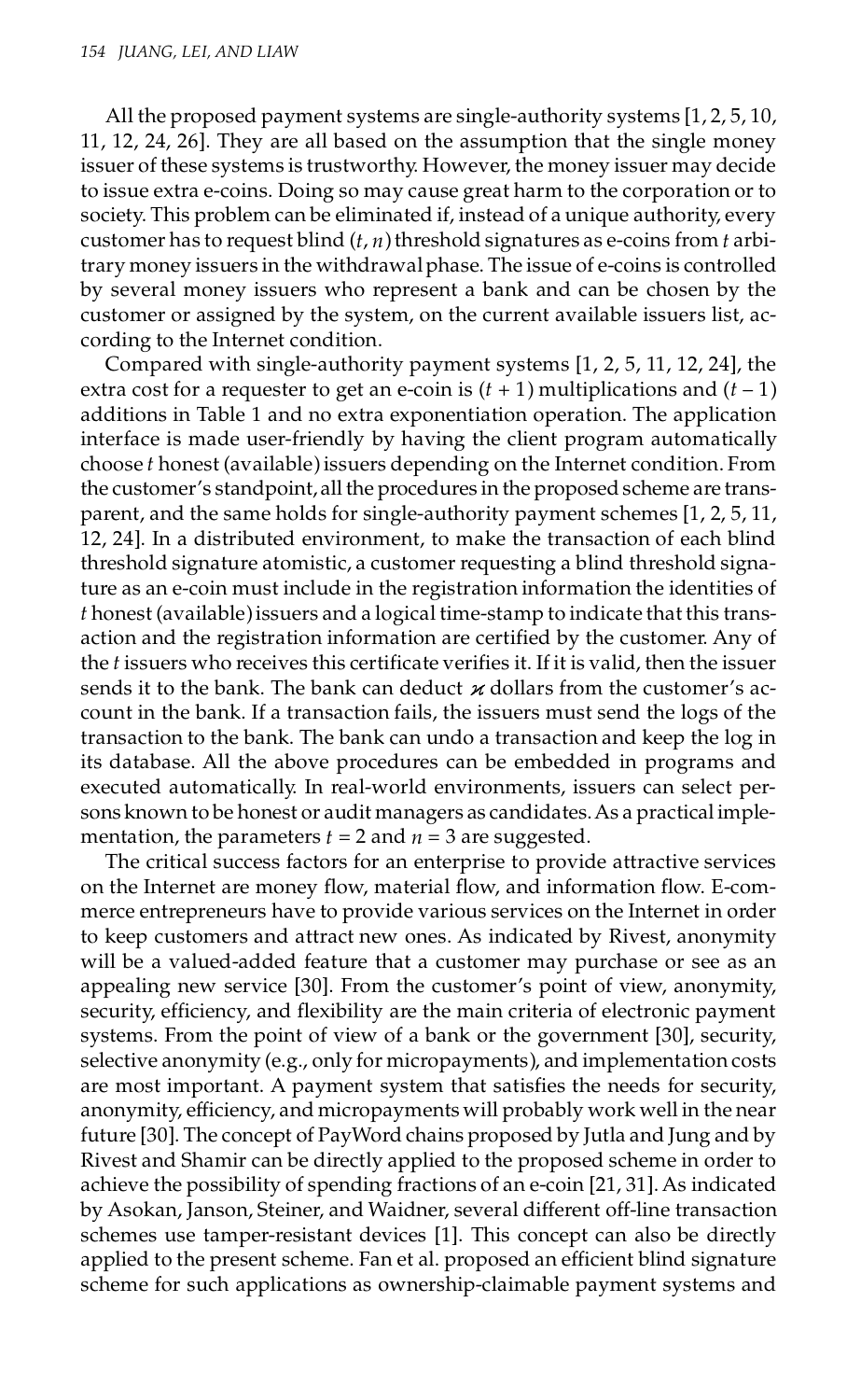fair voting schemes [12]. The additional computation of these schemes consists of just two hashing operations. Since the scheme proposed by Fan and Chen is based on a generic blind signature scheme, it can be directly applied to the present scheme without affecting its corresponding infrastructure [12].

# **Conclusion**

A set of blind threshold signature schemes has been proposed based on the discrete logarithm problem. In these schemes, threshold signatures and individual signatures are the same size and are verified by equivalent processes. The proposed schemes can be easily applied to efficient single-authority applications in privacy protection, such as secure voting systems and anonymous payment systems for distributing the power of a single authority, without changing the underlying structure or degrading overall performance.

### **REFERENCES**

1. Asokan, N.; Janson, P.; Steiner, M.; and Waidner, M. State of the art in electronic payment systems. *[IEEE Computer, 30](http://leporello.ingentaselect.com/nw=1/rpsv/cgi-bin/linker?ext=a&reqidx=/0018-9162^281997^2930:9L.28[aid=4840035])*, 9 (1997), 28–35.

2. Camenisch, J.; Piveteau, J.; and Stadler, M. An efficient payment system protecting privacy. In D. Gollmann (ed.), *Proceedings of ESORICS'94*. Berlin: Springer-Verlag, 1994, pp. 207–215.

3. Camenisch, J., Piveteau, J., and Stadler, M. Blind signatures based on the discrete logarithm problem. In D. Santis (ed.), *Advances in Cryptology-EuroCrypt'94*. Berlin: Springer-Verlag, 1995, pp. 428–432.

4. Chaum, D. Untraceable electronic mail, return addresses, and digital pseudonyms. *[Communications of the ACM, 24](http://leporello.ingentaselect.com/nw=1/rpsv/cgi-bin/linker?ext=a&reqidx=/0001-0782^281981^2924:2L.84[aid=1597229])*, 2 (1981), 84–88.

5. Chaum, D. Blind signatures for untraceable payments. In D. Chaum, L. Rivest, and T. Sherman (eds.), *Advances in Cryptology: Crypt '82.* Berlin: Springer-Verlag, 1983, pp. 199–203.

6. Chaum, D. The dining cryptographers problem: Unconditional sender and recipient untraceability. *[Journal of Cryptology, 1](http://leporello.ingentaselect.com/nw=1/rpsv/cgi-bin/linker?ext=a&reqidx=/0933-2790^281988^291L.65[aid=4840036])* (1988), 65–75.

7. Cramer, R.; Gennaro, R.; and Schoenmakers, B. A secure and optimally efficient multi-authority election system. In *Advances in Cryptology: EuroCrypt '97.* Berlin: Springer-Verlag, 1997, pp. 103–118.

8. Desmedt, Y., and Frankel, Y. Threshold cryptosystems. In G. Brassard (ed.), *Advances in Cryptology: Crypt'89.* Berlin: Springer-Verlag, 1990, pp. 307–315.

9. ElGamal, T. A public key cryptosystem and a signature scheme based on discrete logarithm. *IEEE Transactions on Information Theory, IT-31,* 4 (1985), 469–472.

10. Eng, T., and Okamoto, T. Single-term divisible electronic coins. In D. Santis (ed.), *Advances in Cryptology: EuroCrypt'94.* Berlin: Springer-Verlag, 1995, pp. 306–319.

11. Fan, C., and Lei, C. Low computation partially blind signatures for electronic cash. *IEICE Transactions on Fundamentals of Electronics, Communications and Computer Sciences, E81-A*, 5 (1998), 818–824.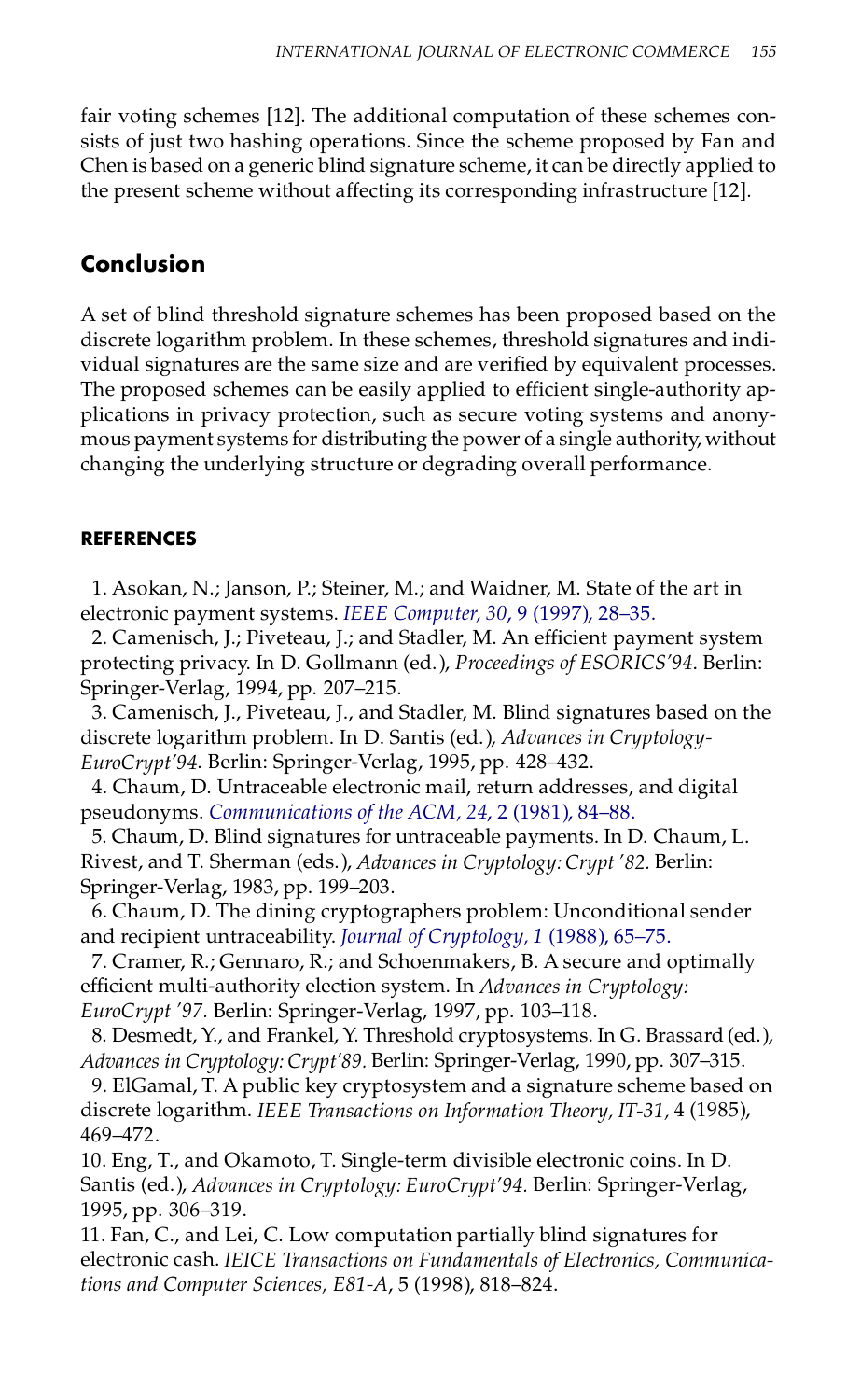12. Fan, C., and Chen, W. An efficient blind signature scheme for information hiding. *[International Journal of Electronic Commerce, 6,](http://leporello.ingentaselect.com/nw=1/rpsv/cgi-bin/linker?ext=a&reqidx=/1086-4415^28200222^296:4L.93[aid=4840038])* 4 (summer 2002), [93–100.](http://leporello.ingentaselect.com/nw=1/rpsv/cgi-bin/linker?ext=a&reqidx=/1086-4415^28200222^296:4L.93[aid=4840038])

13. Fujioka, A.; Okamoto., T.; and Ohta, K. A practical secret voting scheme for large scale elections. In J. Deberry and Y. Zheng (eds.), *Advances in Cryptology: AusCrypt'92.* Berlin: Springer-Verlag, 1992, pp. 244–251.

14. Gennaro, R.; Jarecki, S.; Krawczyk, H.; and Rabin, T. Robust threshold DSS signatures. In U. Maurer (ed.), *Advances in Cryptology: EuroCrypt '96.* Berlin: Springer Verlag, 1996, pp. 354–371.

15. Gennaro, R.; Jarecki, S.; Krawczyk, H.; and Rabin, T. Secure distributed key generation for discrete log-based cryptosystems. In J. Stern (ed.), *Advances in Cryptology: EuroCrypt '99.* Berlin: Springer-Verlag, 2000, pp. 295–310.

16. Harn, L. Group-oriented (*t*, *n*) threshold digital signature scheme and digital multisignature. *IEE Proceedings on Computers and Digital Techniques, 141,* 5 (1994), 307–313.

17. Horster, P.; Michels, M.; and Petersen, H. Meta-message recovery and meta-blind signature schemes based on the discrete logarithm problem and their applications. In J. Pieprzyk and R. Safavi-Naini (eds.), *Advances in Cryptology: AisaCrypt '94.* Berlin: Springer-Verlag, 1994, pp. 224–237.

18. Juang, W., and Lei, C. Blind threshold signatures based on discrete logarithm. In J. Jaffar and H. Yap (eds.), *Proceedings of Second Asian Computing Science Conference on Programming, Concurrency and Parallelism, Networking, and Security*. Berlin: Springer-Verlag, 1996, pp. 172–181.

19. Juang, W., and Lei, C. A secure and practical electronic voting scheme for real world environments. *IEICE Transactions on Fundamentals of Electronics, Communications and Computer Sciences, E80-A*, 1 (1997), 64–71.

20. Juang, W.; Lei, C.; and Chang, C. Anonymous channel and authentication in wireless communications. *Computer Communications, 22*, 15/16 (1999), 1502–1511.

21. Jutla, C., and Yung, M. PayTree: "Amortized signature" for flexible micropayments. In *Proceedings of the Second USENIX Workshop on Electronic Commerce.* Berkeley, CA: USENIX, 1996, pp. 213–221.

22. Menezes, A.; Oorschot, P.; and Vanstone, S. *Handbook of Applied Cryptography*. Boca Raton, FL: CRC Press, 1997.

23. Micali, S., and Rogaway, P. Secure computation. In J. Feigenbaum (ed.), *Advances in Cryptology: Crypt '91*. Springer-Verlag, 1992, pp. 392–404. 24. The NetBill Project [\(www.ini.cmu.edu/NETBILL/\).](http://www.ini.cmu.edu/NETBILL/)

25. Nyberg, K., and Rueppel, R. Message recovery for signature schemes based on the discrete logarithm problem. In D. Santis (ed.), *Advances in Cryptology: EuroCrypt '94*. Berlin: Springer-Verlag, 1995, pp. 182–193.

26. Okamoto, T., and Ohta, K. Universal electronic cash. In J. Feigenbaum (ed.), *Advances in Cryptology: Crypt '91*. Berlin: Springer-Verlag, 1992, pp. 324–337.

27. Pedersen, T. A threshold cryptosystem without a trusted party. In W. Davies (ed.), *Advances in Cryptology: EuroCrypt '91.* Berlin: Springer-Verlag, 1991, pp. 522–526.